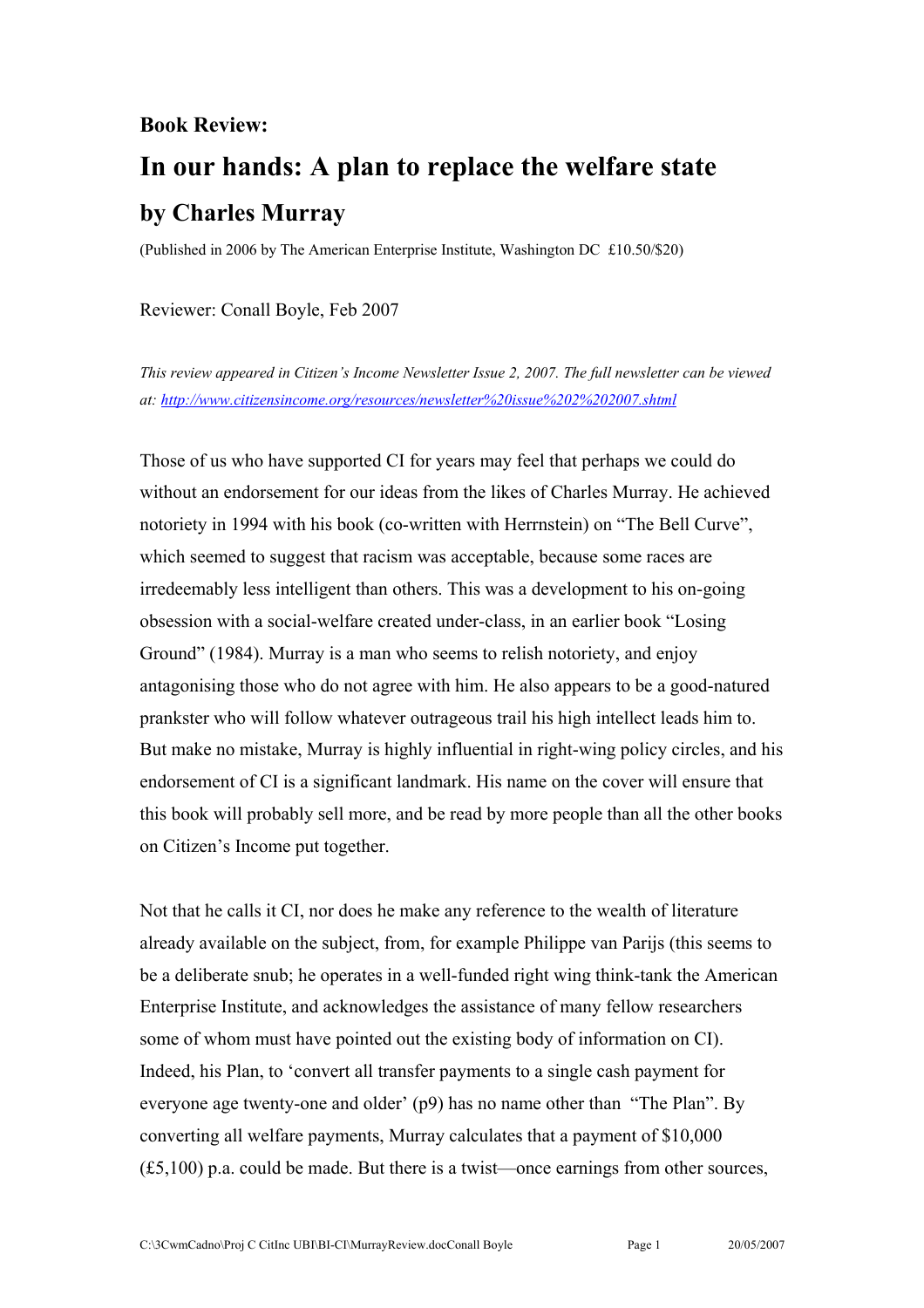mostly jobs, exceeds \$25,000, the payment will be surtaxed at 20%. This means those individually earning more than \$50,000 will receive no net Plan-money.

Murray does acknowledge one source for this idea—negative income tax (NIT), as proposed by Milton Friedman. During the 1970s a version of NIT was tried out, but the results were so abysmal that it was quietly shelved[\\*](#page-1-0) . High marginal rates of tax destroyed work-incentives for the low paid. Murray's Plan overcomes this effect of NIT and thus rehabilitates Friedman's earlier idea. For both of these right-wing market fundamentalists, welfare payments of any kind are anathema. Ideally they would like to abolish welfare, but NIT or the newer Murray-Plan is a 'way of reaching out across the political divide between libertarians and social-democrats, offering a compromise for dealing with human needs without entailing the suffocating and soulless welfare state'. (p xii)

In his eagerness to embrace market solutions Murray also proposes to abolish statefunded pensions as well as such state-sponsored medical schemes as exist in the US (Medicare and Medicaid). With an unshakeable belief in the beneficence of marketprovision, Murray calculates that basic health insurance for all, as well as adequate retirement pensions can be provided by abstracting \$3,000 from the \$10,000 payment under his Plan. This is to say the least, highly contentious. By flogging his Friedmanesque hobbyhorse of free markets he distracts from his main argument. In reality his Plan pays each individual \$7,000 per year (that's about \$20 or £10 per day). In the UK our negative experiences of private-sector pension provisions (Maxwell, mis-selling scandals) and our positive experience of the NHS (better life expectancy than the US for half the GDP cost) supports the idea that state provision is not always as malign as Murray imagines.

<span id="page-1-0"></span>Murray goes on to explain that his planned \$7,000 p.a. individually paid to all those over the age of 21 would cure involuntary poverty. No mention is made of Child Benefits—none are payable in the US apart from tax allowances. The main losers from the Plan would be single mothers; Murray suggests that they have an alternative source of income to hand in the form of the fathers of their children. All these "dead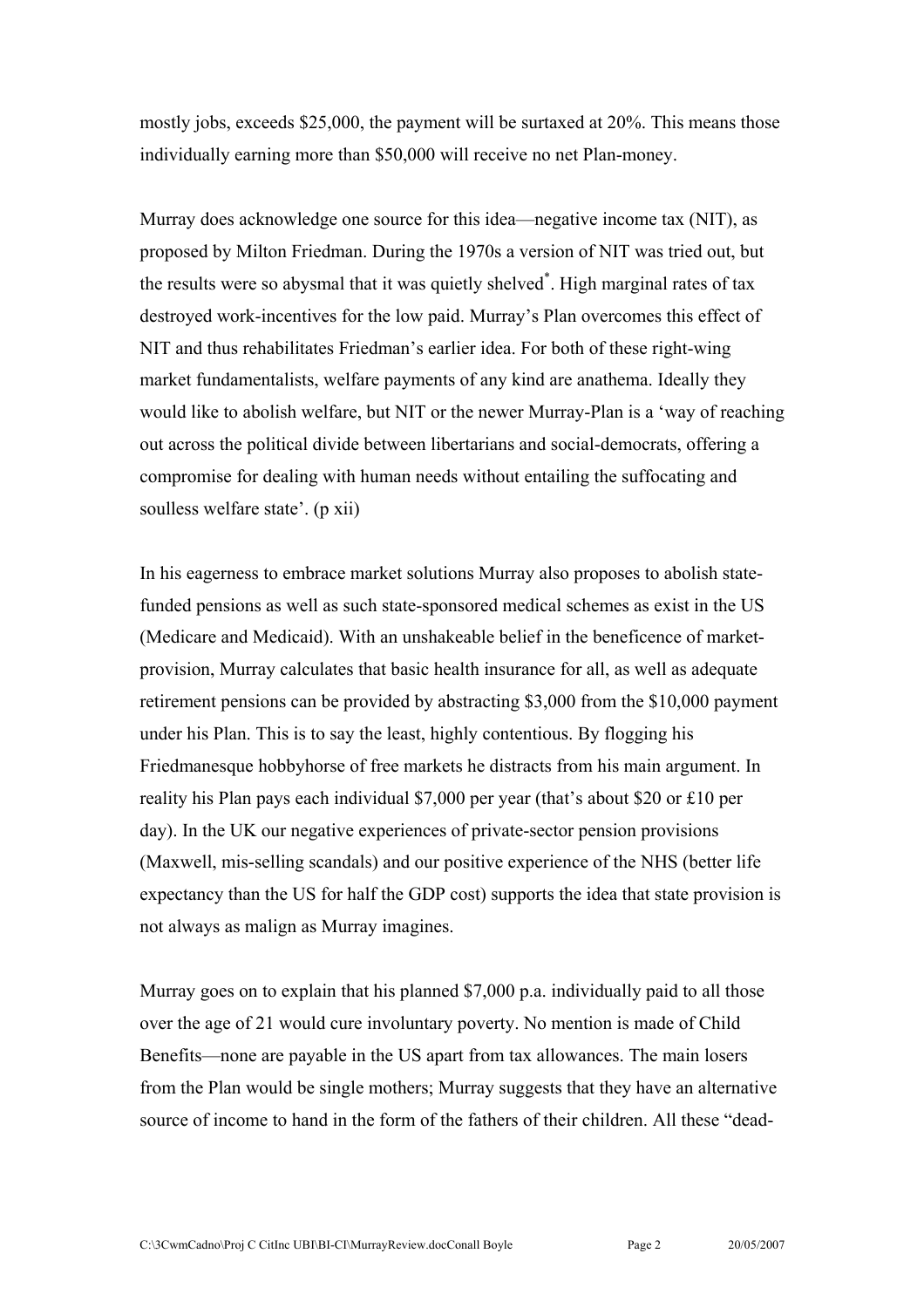beat dads" will be known to possess an income under the Plan, as well as an identifiable bank account. With a little help from the authorities, single mothers can enforce their claim against the fathers. If that fails, mother can escape poverty by taking a part-time job at the minimum wage, says Murray (p57). Curiously for a right-wing ideologue, Murray does not challenge minimum wage legislation; indeed many of his justifications for his Plan are predicated on minimum wage continuing—a strange anomaly.

The labour market would be affected by the Plan in various ways: Employment traps (disincentives to taking a job) caused by conditional welfare payments would vanish, so more would choose to work. Wives of well-paid men (Murray only reads off traditional gender stereotypes) might prefer to stay at home, content with their Planmoney. Some might choose to work fewer hours in jobs. Overall Murray feels the total hours worked in the economy would drop, but only slightly.

Warming to his theme of the underclass, Murray lapses from his libertarian ideals and shows his visceral hatred for two groups in particular: Young (under 21) mothers, shall have the full rigours of economic destitution applied, and have every incentive to behave, to avoid pregnancy and find work at any job going. Also any male who does not get a job, if under 21 will equally have the goad of destitution, or if over 21 and chooses to loaf at home with parents or girl-friend, will soon find that he must pay up part of his Plan money or be 'kicked out' as Murray puts it (p67).

Why the systematic mean-ness towards the under 21s in particular? Murray is worried that they might be tempted to become hippie drop-outs. Of course a major activity for most 18 to 21-year-olds in the US is education. With no Plan-money to support them, how will they pay their way? Murray suggests two courses of action: Rely on welfare in the form of subsidised student loans and grants, or, mortgage their future Plan payments. (I am sure the second would be illegal, the first seems exactly the sort of state-subsidy that Basic Income should replace. Murray seems determined to rescue his studied parsimony towards youngsters at all costs, even violating his own

 $\overline{a}$ 

<sup>\*</sup> Reports on this are difficult to obtain—no-one likes to admit to a failure. Yet the reasons for its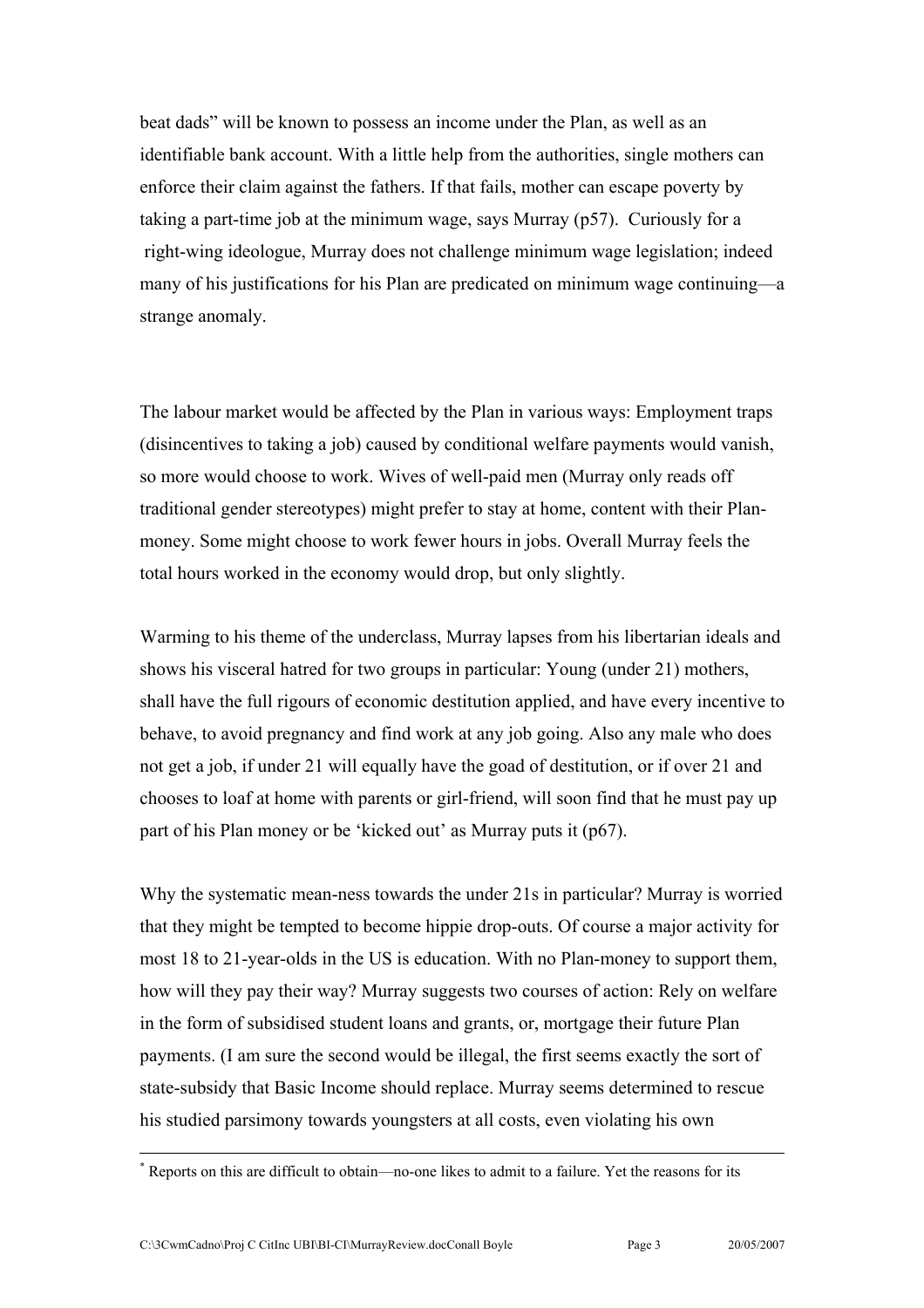principles). Not that gap years for the over-21s are to be frowned on. Murray shows his more magnanimous side here: Yes, if a few older guys decided to be beach bums for a year or two, he is relaxed about that. In time such inactivity will pall, and these layabouts will re-integrate into decent hard-working society.

In framing his Plan, and identifying its consequences, Murray feels confident that it would work, and with the right push behind it, should pass through as legislation. Those of us who have studied schemes for Basic or Citizen's Income over the years will first look at winners and losers to identify a constituency for change: It is here that the Plan looks weak indeed. The 18-21 year-olds, who can both vote and serve in the military, who find themselves excluded from this payment would be (rightly) outraged. The underclass which Murray fears so greatly could become a swollen and enraged mob. This is neither politic nor libertarian. More importantly politically would be the large group in the middle, the 'ordinary decent hard working families' that politicians like to wax lyrical about. Although the Plan cleverly avoids the traps caused by the 100% withdrawal rate of the old NIT schemes, other difficulties arise at a later stage. Those with incomes between \$25,000 and \$75,000 would be hit with a higher income tax rate, as much as 7% higher for those on a very-middling income of \$50,000 (based on Murray's graph on p149). I doubt if middle America would vote for such a scheme. Left out, and so un-engaged in most of the benefits and drawbacks of Murray's Plan are the well-off. Anyone earning more than \$100,000 will not be affected by the Plan (apart from his wife, of course, as explained above!). These movers and shakers will see no reason to support such a Plan, even less so if it unleashes a horde of destitute 18-21 year-olds on society. I am very dubious about the practical politics of the Plan, but stranger things have emanated from right-wing US think-tanks and have been adopted by compliant administrations.

It is a relief to turn to the bigger picture, and the message of hope for better lives for all that Murray proposes. Unfortunately he cannot miss an opportunity to take a swipe at European social welfare states. These are held responsible for the misery of divorce, the rise of the underclass and even the loss of religion. Such tedious and easily refutable nonsense serves Murray's case ill. He refers to the alternative—

failure would still be instructive. A possible research project for someone?

 $\overline{a}$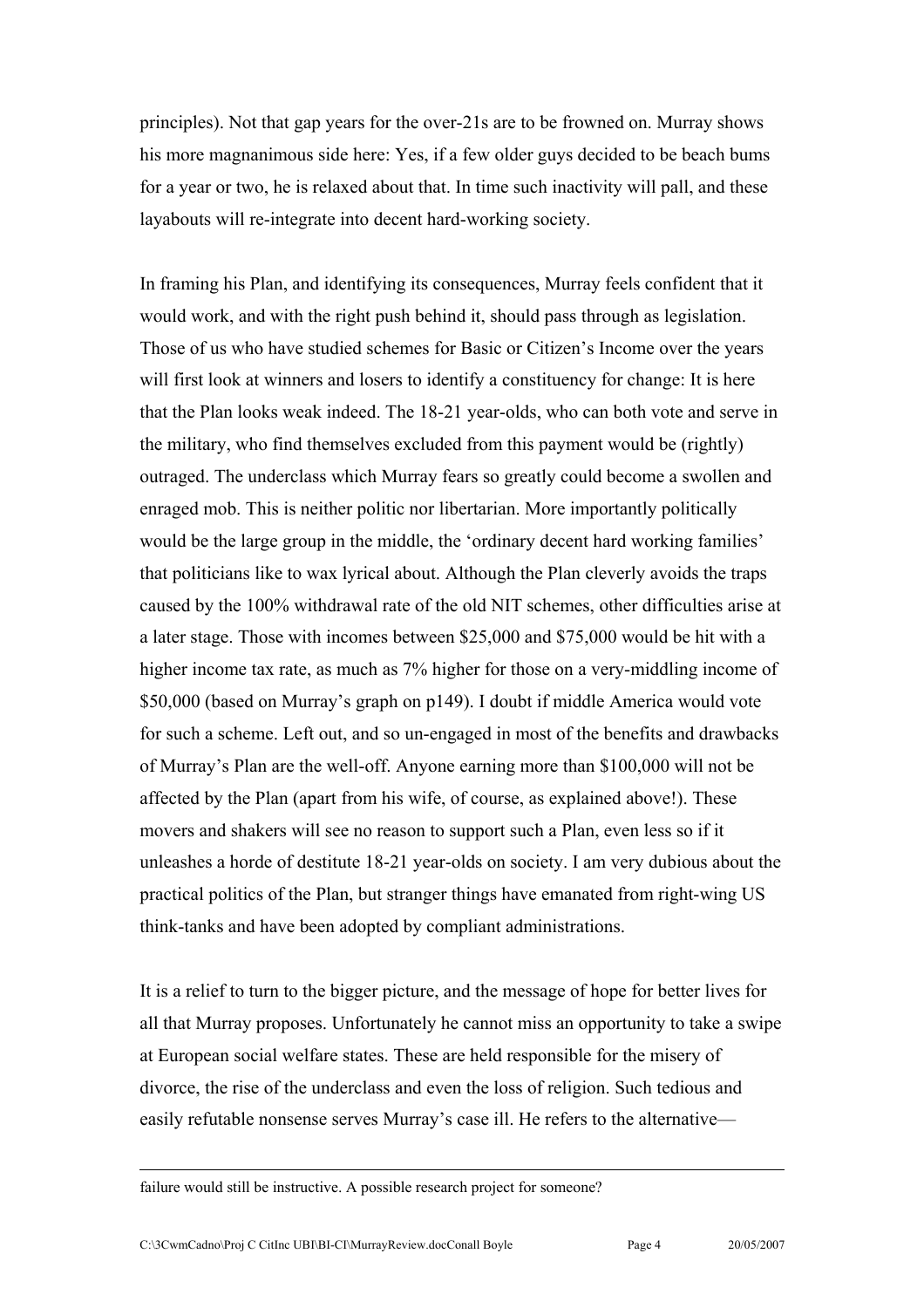Rifkin's 'How Europe's vision is quietly eclipsing the American dream' (2004), but only in a note at the back. So much for "extending a hand to the social democrats"!

On a more positive note, concerning the pursuit of happiness, Murray makes some really good points: that personal relationships matter, that self-respect is important, that man (sic) is a social animal who seeks the respect of others, that humans will expend effort for the general good—what is called 'altruism', without expectation of reward, other than feeling good about themselves. All of this would be unremarkable, banal even, but for one thing: It flies in the face of the hegemonic doctrine which underpins the 'free' market, most notably espoused in Public Choice theory. This assumes that man is a rational being who makes selfish choices about maximising his own satisfaction. Greater satisfaction grows from greater consumption according to this theory. Murray, whether he realises it or not, clearly disagrees with the economists' model of rational economic man.

One of the great liberating effects of CI is on work and jobs: Writers like James Robertson suggest that 'ownwork' could replace much of conventional employment, especially demeaning and unethical jobs. Murray has a different take on this. He sees jobs as form of 'vocation' (his chapter title). Employment is to be retained as a core activity, with the added benefit that labour mobility becomes easier. As well as boosting the economy, this enables people to find their true calling, even if that involves moving around.

In a chapter on marriage, Murray bemoans the present fractured state of this core relationship. It's all the fault of the welfare state, he predictably asserts(p110). His Plan money will support stable married relationships: Mothers who want to work can hire nannies; it is also easier for wives to stay at home to look after children and husbands. The platform of the Plan-money encourages the taking on of responsibility, unlike the welfare provisions which provide a safety net which encourages fecklessness. Apart from the blatant sexism in these sentiments, Murray is unsure if divorce will be more or less widespread.

Murray also anticipates communitarian benefits from his Plan. Again he demonises the welfare state for supplanting a rich web of community organisations. There once